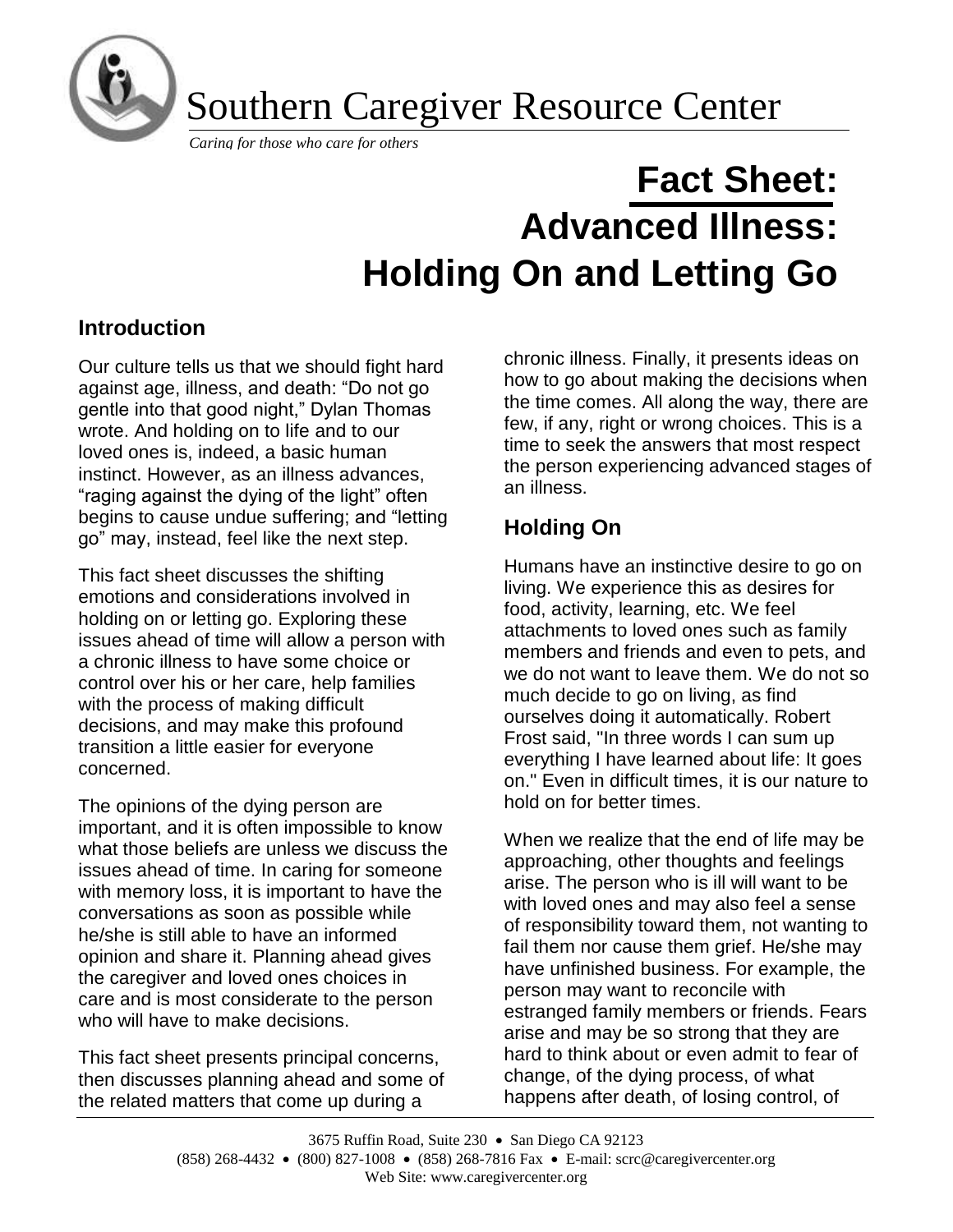dependency, and more. Both the person who is ill and the caregiver might also experience resentment, guilt, sadness, and anger at having to do what neither wants to do, namely face death and dying.

Even in facing death, hope remains. The object of hope may change. As death comes closer, the family may hope for a restful night, or another visit with a particular friend, or just a quiet passing from this life to whatever we hope follows it. Often, as an illness progresses to an advanced stage, two seemingly incompatible ideas may arise in our minds. The Jewish prayer of the gravely ill puts it well for both the person who is ill and the loved ones caring for him/her: "I do not choose to die. May it come to pass that I may be healed. But if death is my fate, then I accept it with dignity."

#### **Letting Go**

As death nears, most people feel a lessening of their desire to live longer. This is different from depression or thoughts of suicide. Instead, they sense it is time to let go. Perhaps, as in other times in life, it's a sense that it's time for a major change like one might feel when moving away from home, getting married, divorcing, or changing to a new job. Some people describe a profound tiredness, a tiredness that no longer goes away with rest. Others may reach a point where they feel they have struggled as much as they have been called upon to do and will struggle no more. Refusing to let go can prolong dying, but it cannot prevent it. Dying, thus prolonged, can become more of a time of suffering than of living.

Family members and friends who love the dying person may experience a similar change. At first, one may adjust to managing a chronic illness, then learn to

accept a life limiting illness, and then accept the possibility of a loved one dying. Some may refuse to accept the inevitability of death. Lastly, one may see that dying is the better of two choices and be ready to give the loved one permission to die. As mentioned, the dying may be distressed at causing grief for those who love them and receiving permission to die can relieve their distress. There is a time for this to happen. Before that, it feels wrong to accept a loss; but after that, it can be an act of great kindness to say, "You may go when you feel it is time. I will be okay."

## **Other Concerns**

Letting go gets mixed up in our minds with a person wanting to die, although, these are really separate situations. There are various reasons a person may want to die, reasons quite separate from those for letting go. Depression is one response to finding life too painful in some way. Some people cannot tolerate losing control, so they want to take control of dying. It can be unpleasant to be disabled, or in a place one does not want to be, or isolated from the important people and things in one's life. Very often, a severely ill person feels like a burden to family and friends and may wish to die rather than let this continue. Fears of the future, even of dying, may be so great that a person wants to die to get away from that fear. Inadequately controlled pain or other symptoms can make life seem unbearable.

For many of these situations, the right sort of help can make a great improvement and replace the desire to die with a willingness to live out this last part of one's life. At this time, professionals such as mental health providers, a hospice team evaluation, or pain management specialist may be called upon for consultation.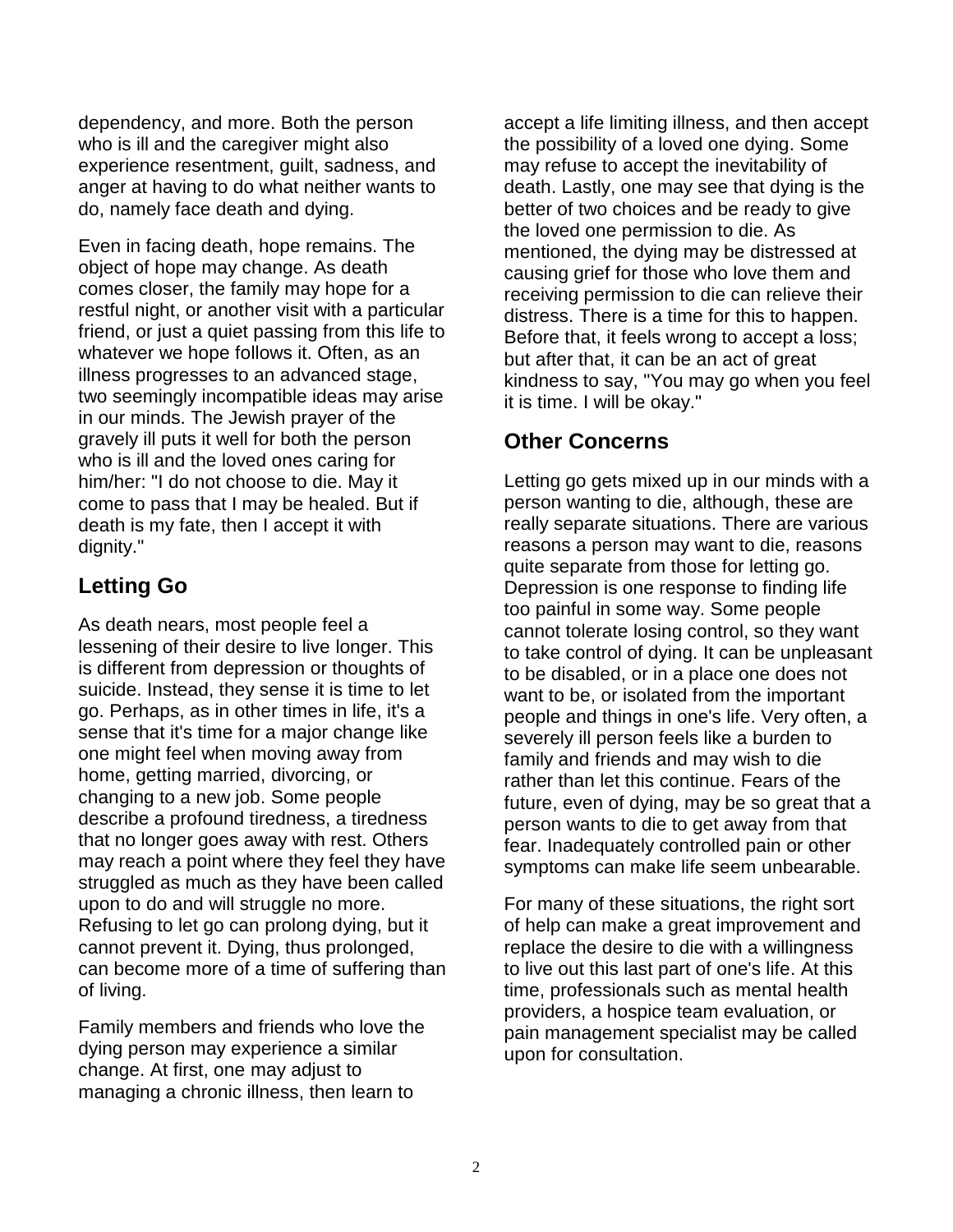## **Chronic Illness**

So far, this fact sheet has been about the very end of life. Many, or even most, people go through a period of chronic illness before they die. Along the way, there are numerous choices to make. Caregivers and people they care for have to decide whether or not to get a particular treatment or procedure. How long can one keep trying to do usual activities including work, and when does it seem time for one to face that that phase of their lives is over? Most of us have things we have dreamed of doing but never got around to. Now may be the time to do that thing no matter how difficult, or it may be time to let it be just a beautiful dream. Chronic illness brings up one situation after another where caregivers and care receivers must do their best to communicate about beliefs and options and then decide to either hold on or to let go.

## **Planning Ahead**

Planning ahead means thinking about what is important and what is not. It also means talking about this with those close to us. Even though we think we know what someone else thinks and believes, we really do not know until we ask. You cannot read other people's minds.

When we think about the last part of our own or someone else's life, consider these questions:

- What makes life worth living?
- What would make it definitely not worth living?
- What might at first seem like too much to put up with but then might seem manageable after getting used to the situation and learning how to deal with it?
- If I knew life was coming to an end, what would be comforting and make dying feel safe?
- What, in that situation, would I most want to avoid?

Knowing what really matters to you is worth considering. How important is being able to talk with people, engaging in daily activities, physical comfort, or general alertness to you? What comes to mind when you think about the burden of care on others, being at home, or not being there? How much distress is it worth in order to live another month? And what medical procedures are not worth enduring? From your perspective, what is the best way for a person to die; and how important is it to you to be in control of how you live and how you die? Whose opinion should be sought in making choices about the care received when an illness has progressed to an advanced stage?

One especially important matter is to complete the Advance Health Care Directive for both the person who is ill and the caregiver so that there is an official spokesperson when one is too sick or too confused to speak for him/herself.

If, as caregivers, we haven't had the necessary conversations—whether due to reluctance, dementia, or a crisis—we might have to think about the issues raised above without a lot of information.

Some questions that might help in thinking about this are:

- What has that person actually told me?
- How can I find out for sure about her or his wishes?
- Turning now to myself as the caregiver, what would be important to me?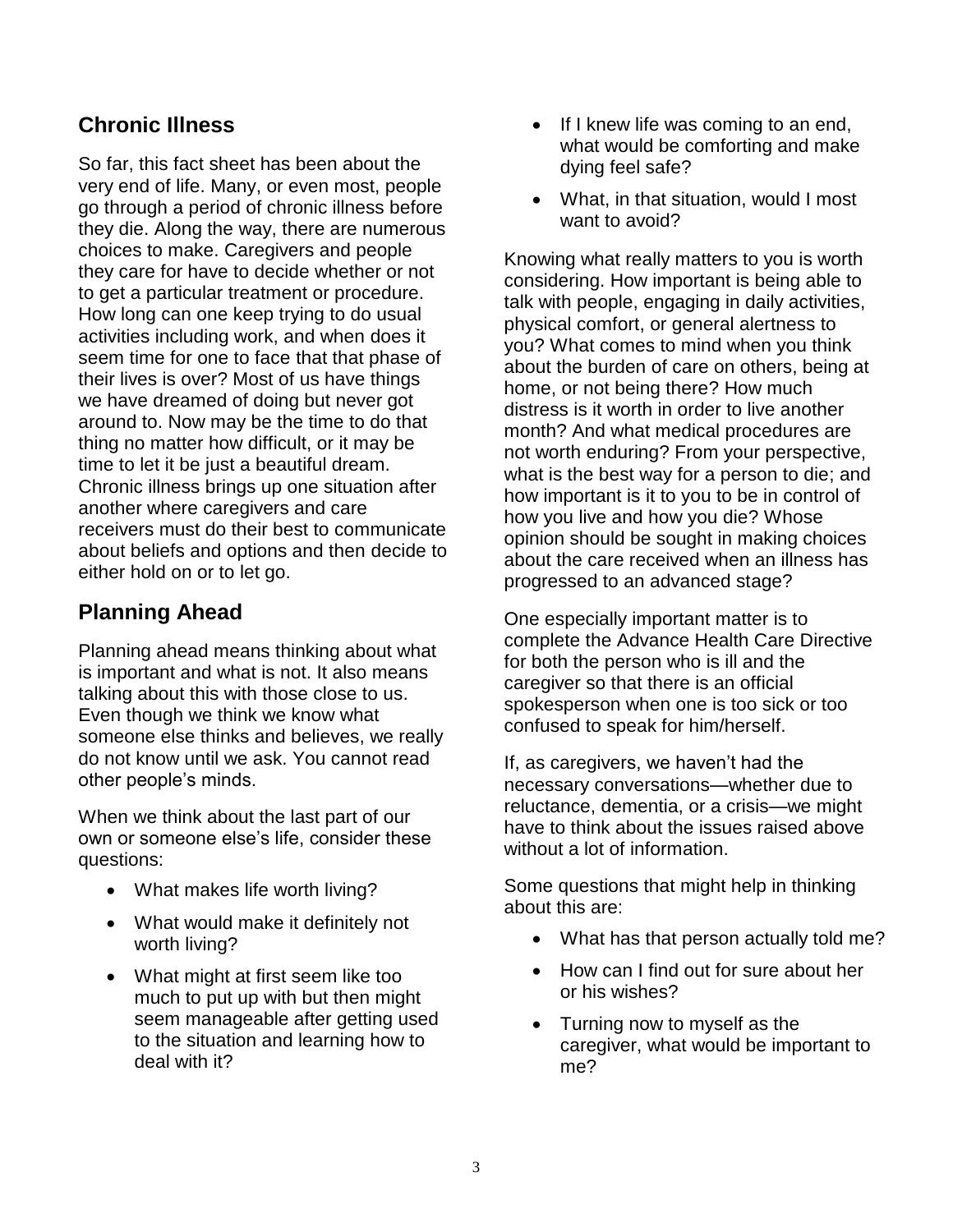- What would I especially like to know about that person's wishes?
- What would be the limits of what I could do?
- Could I take time off work? How much? What are my financial constraints?
- What physical limitations do I have?
- What kinds of care would be just too much emotionally for me?
- Might I provide more comfort if I let go of some of the daily hands-on caregiving and allow someone else, even a paid caregiver, to assume the role?
- Am I willing to accept the responsibility of being someone's official spokesperson?
- If that person has relatives who would be especially difficult to deal with, how would I manage being the official maker of decisions?

All of these questions may sound very difficult to discuss now when the time for decisions is still in the future. However, they are harder to discuss when someone is really sick, emotions are high, and decisions must be made quickly. Chronic pain, frailty, and cognitive decline may take away the ability to discuss complicated issues. The earlier everyone sits down to talk, the better. The best way to start is simply to start. Arrange a time to talk. You may say you want to talk about things that might happen in the future in case of serious illness. Have some ideas to bring up. Be prepared to listen a lot and to ask questions. Do your best not to criticize what the other person says. If you know the other person will not want to talk much about this topic, have just one or two important things to say or to ask about. Be prepared to break off the conversation and to come back to it another

time. Write down the important things people say. Eventually, you can use your notes to prepare a statement of wishes and make this statement part of an "advance directive" about health care decisions whether or not the formal document has been completed.

It is also important to talk with your physician about treatment choices. You may ask the doctor to complete a Physician's Orders for Life Sustaining Treatment (POLST). (Visit www.polst.org to find out if your state offers a POLST program; or in states without a POLST, ask the doctor about a DNR order—Do Not Resuscitate.) This form is a set of medical orders similar to the DNR (allow natural death to occur). On this form, one can state that he/ she does or does not want to be resuscitated and whether or not one would want a feeding tube, ventilator, and other treatments. Decisions to provide or withhold life support are based on personal values, beliefs, and considerations for what a person might have wanted. Such decisions are painful. Family members should give themselves ample time to cope with these life and death decisions and to process feelings of doubt, guilt, or blame that may surface.

POLST is not for everyone. Only individuals with serious, progressive, chronic illnesses should have a POLST form. For these patients, their current health status indicates the need for standing medical orders. For healthy individuals, an Advance Directive is an appropriate tool for making future end-oflife care wishes known to loved ones (see fact sheet, *Advanced Health Care Directives and POLST*). Professionals in medical offices, hospitals, community- based services, and hospice teams are skilled to assist individuals or family groups at working with these very normal but painful emotions.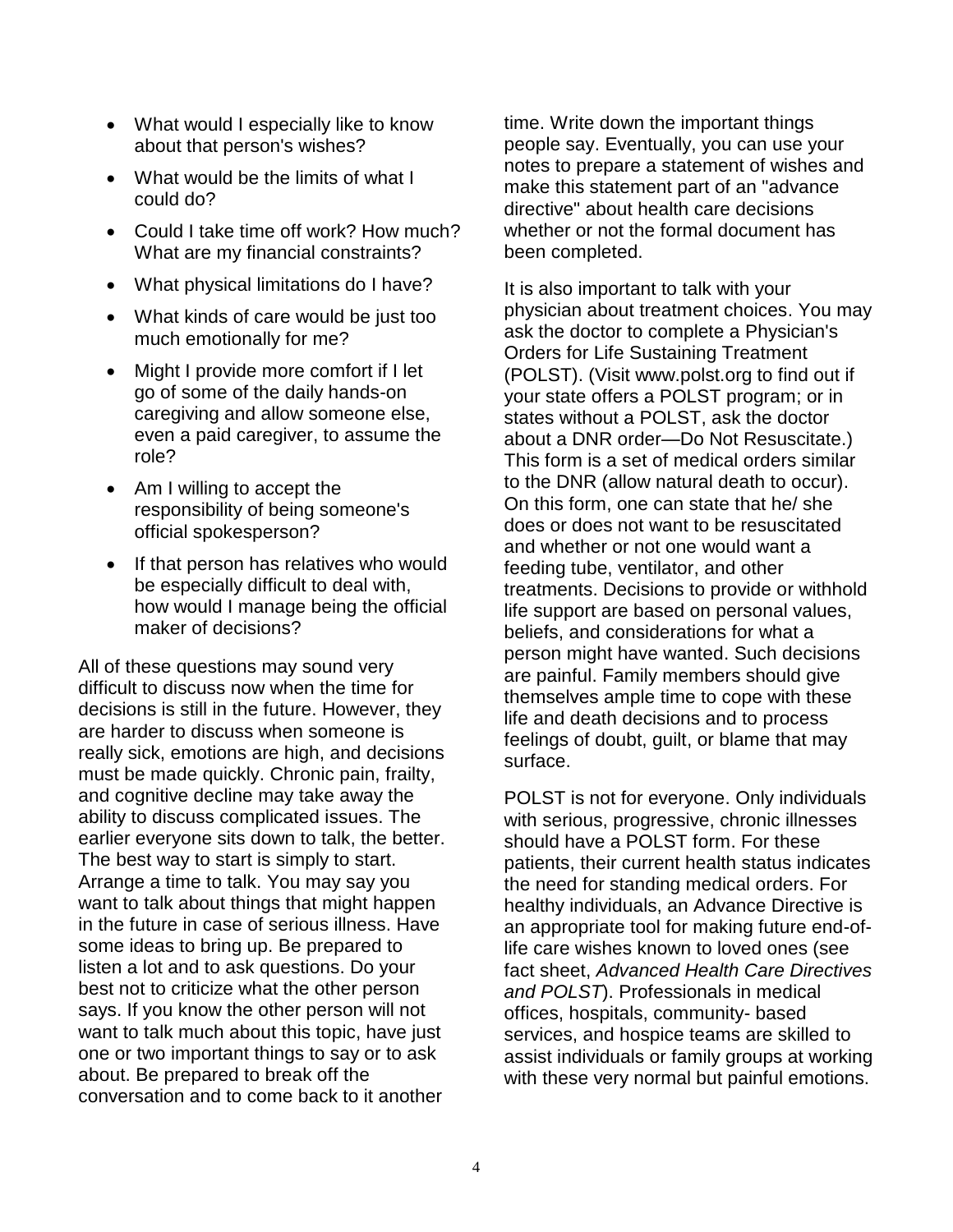## **Making the Decision**

Is it time to let go? Or time to give a loved one permission to die? There are three ways to help decide.

First, look at the medical situation. Has the illness really reached its final stages? When it has, the body is usually moving on its own toward dying with strength declining, appetite poor, and often the mind becoming sleepier and more confused. Treatments are no longer working as well as before, and everyday activities are becoming more and more burdensome. In a sense, life is disappearing. Consult with your physician. Ask for clarity on the prognosis or likely course of the illness or stages of dying.

Closer to death, there may be dramatic changes in the dying person's moods, behaviors, desire to take food or water, and capacity to verbalize wishes. All of this may be a normal part of his or her letting go. At this time, safety and comfort care are of utmost concern.

Second, talk with people you trust. Discuss the situation with the family members and friends who seem to be able to see things as they are. You might also talk with people who are not personally involved. Most importantly, consider what the dying person has expressed, or you know to be his or her desires.

Third, listen to your heart. Try to see beyond your fears and wishes to what love and caring are saying to you. What is really best for the one who is dying and for the others around? Given that death is unavoidable, what is the kindest thing to do? It might be holding on. It might be letting go.

#### **Resources**

#### **Southern Caregiver Resource Center**

3675 Ruffin Road, Suite 230 San Diego, CA 92123 (858) 268-4432 | (800) 827-1008 (in CA) Fax: (858) 268-7816 E-mail: [scrc@caregivercenter.org](mailto:scrc@caregivercenter.org) Website: [www.caregivercenter.org](http://www.caregivercenter.org/)

The Southern Caregiver Resource Center offers services to family caregivers of adults with chronic and disabling health conditions and is for residents of San Diego and Imperial counties. Services include information and referral, counseling, family consultation and case management, legal and financial consultation, respite care, education and training, and support groups.

**Family Caregiver Alliance National Center on Caregiving** (415) 434-3388 | (800) 445-8106 Website: [www.caregiver.org](http://www.caregiver.org/) E-mail: [info@caregiver.org](mailto:info@caregiver.org)

Family Caregiver Alliance (FCA) seeks to improve the quality of life for caregivers through education, services, research and advocacy. Through its National Center on Caregiving, FCA offers information on current social, public policy and caregiving issues and provides assistance in the development of public and private programs for caregivers.

# **Aging Life Care Association**

[www.aginglifecare.org](http://www.aginglifecare.org/)

This professional group offers a listing of care managers nationwide.

**Compassion & Choices** [www.compassionandchoices.org](http://www.compassionandchoices.org/)

**National Hospice and Palliative Care Organization** [www.nhpco.org](http://www.nhpco.org/)